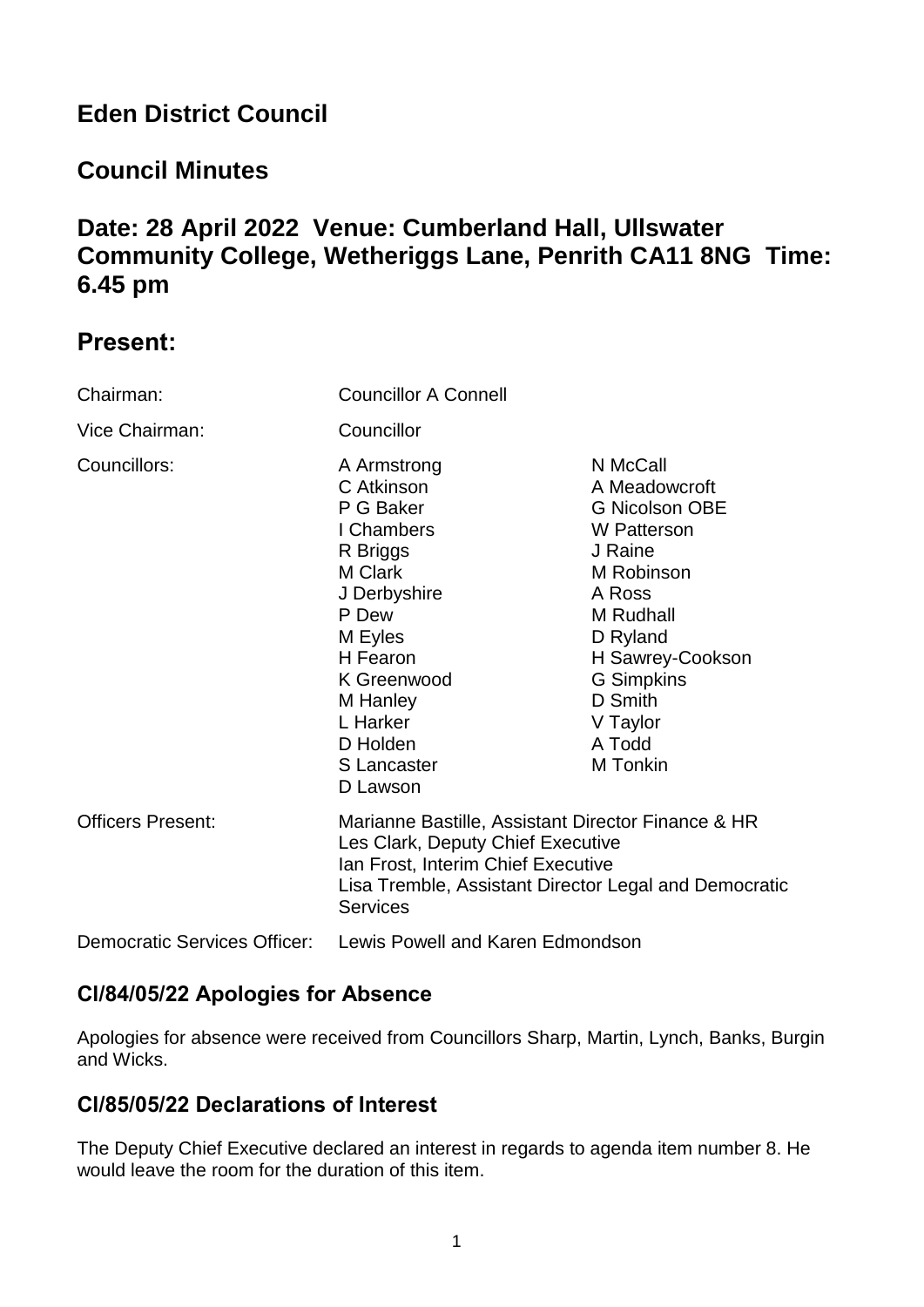## **Cl/86/05/22 Minutes**

RESOLVED that the public minutes CI/70/02/22 to CI83/02/22 of the meeting of Council held on 24 February 2022 be confirmed and signed as a correct record of those proceedings.

### **Cl/87/05/22 Chairman's Announcements**

#### **Households urged to get ready for £150 council tax rebate**

The government urged households in England to set up direct debits with their local council to receive a £150 council tax rebate. This was a measure designed to ease the cost of fuel and energy price increases in recent weeks. People who pay council tax by direct debit will have seen £150 go directly into their bank accounts from April. Those who do not pay by direct debit will be contacted and invited to make a claim.

#### **Reporting rough sleeping in Eden**

The Council has received a number of reports of individuals rough sleeping in Penrith. Please be assured that the Housing Options Team at Eden Housing Association is offering assistance in these cases. If you see someone sleeping rough please send an alert through StreetLink to notify local services. To send an alert, visit [www.streetlink.org.uk](http://www.streetlink.org.uk/) or call 0300 500 0914.

#### **Eden District Council stands with Ukraine**

Eden District Council has lit up Town Hall in Penrith yellow and blue - the colours of the Ukrainian flag - to show its support for the people of Ukraine during the Russian invasion. In this time of crisis, the people of Ukraine need as much help as they can get. An important way people in Eden can contribute is by donating to charities providing humanitarian assistance to Ukraine and by registering with the Government scheme for those who are able to provide accommodation to Ukrainian refugees.

#### **Eden District Council invites applications for Queen's Platinum Jubilee Fund 2022**

Eden District Council made £20,000 available through its Queen's Platinum Jubilee Fund 2022 to assist Parish and Town Councils, community groups and individuals to organise events to mark the Queen's Platinum Jubilee.

#### **Construction work begins at Council's new net zero carbon single site headquarters**

Representatives of Eden District Council and Collinson Construction have marked the beginning of refurbishment work at the Council's new single site net zero carbon headquarters in Penrith with a traditional ground breaking ceremony, held on Thursday 24 March.

#### **Major milestone for LGR reached**

The Structural Changes Order, or SCO, for the reorganisation of Local Government in Cumbria has completed its passage through Parliament and has come into force. The SCO sets out the process of creating the two new councils of Westmorland and Furness and Cumberland, and provides the legal basis on which to implement the change to local government structures.

#### **Eden Apprenticeship Scheme extends criteria to help more businesses**

Eden District Council is supporting local businesses to recruit apprentices and upskill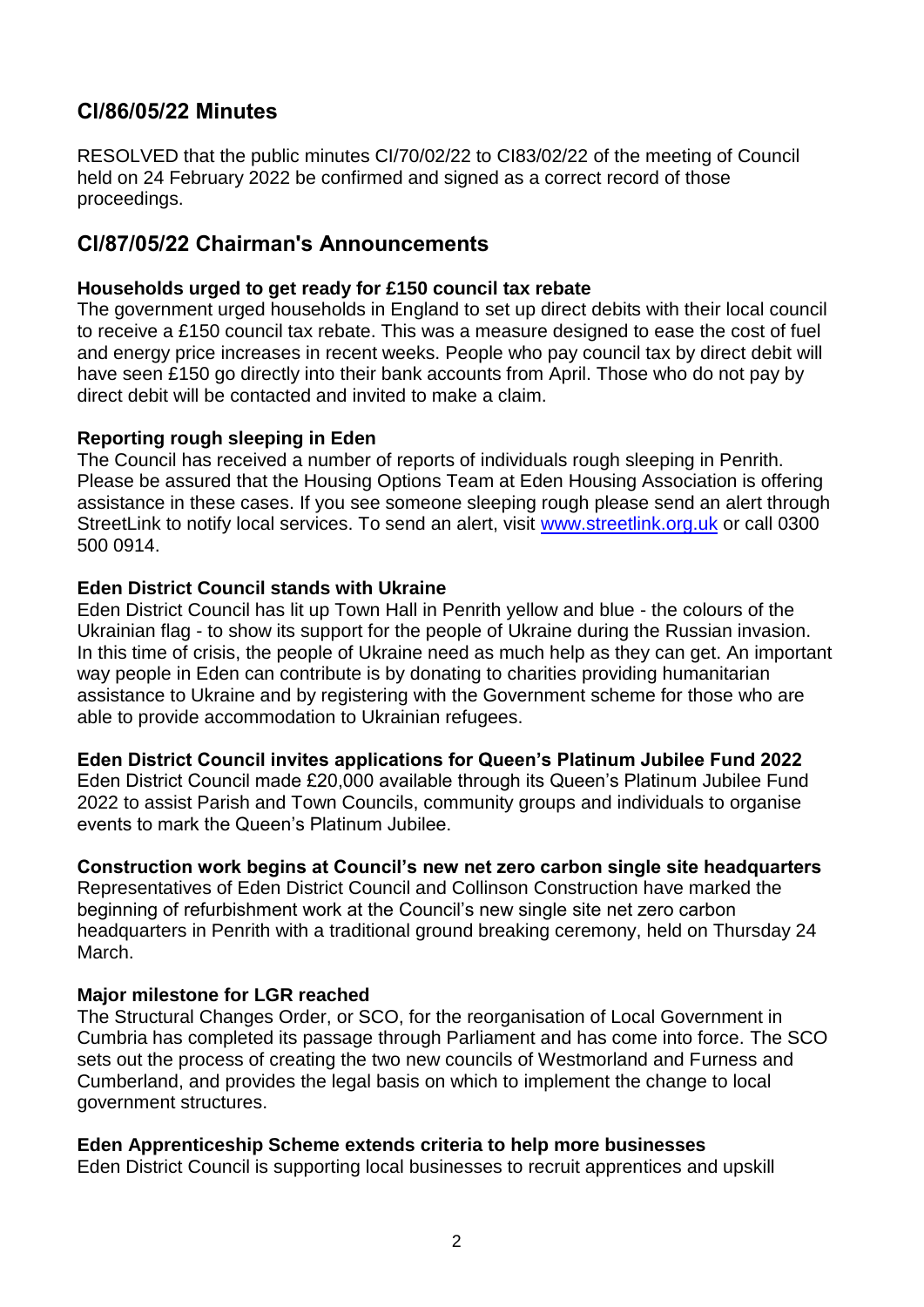existing staff through its popular apprentice grant, and through a recent change, more employees are set to benefit.

The Eden Apprenticeship Scheme offers a grant of up to £2,000 for local firms who take on an apprentice. A change to the criteria also means that apprentices of all ages can now benefit from the scheme.

New or existing employees – of all ages - can undertake an apprenticeship qualification. A range of apprenticeship routes are available, such as business administration, engineering, care services, hospitality and much more.

#### **New recycling service available for Eden Residents**

Eden District Council, in partnership with ACE UK, has introduced a new recycling service in Penrith.

You can now recycle food and drink cartons, as well as paper containers with metal ends, at the Council's Morrisons supermarket bring site in Penrith.

#### **MP meets with Eden District Council leaders to discuss bold plans for the area**

Dr Neil Hudson, MP for Penrith and The Border, met with the leadership of Eden District Council to hear how the Council can support Government ambitions to spread opportunities to rural areas like Eden.

Council Leader, Virginia Taylor, and Deputy Leader Mary Robinson discussed the opportunities to be gained from partnership working and gave an overview of the Council's Inspiring Eden plans to achieve rural excellence.

#### **Council sets out cultural investment to benefit community wellbeing and local economy**

To support community wellbeing and stimulate the local economy, Eden District Council is proposing an additional investment package in local arts and culture.

Already approved is an investment into cultural activity through the Inspiring Eden programme, with a focus on town centres, youth employment and entrepreneurship, tourism, and decarbonisation. Inspiring Eden is the Council's economic plan to achieve rural excellence. Backed by an investment of £780,000, the programme looks to drive economic recovery and prosperity across the district in the coming months and years.

The first round of informal consultation is now open, and residents and businesses are being asked to have their say on the Business Support prospectus and a sector-focussed Visitor Economy prospectus.

#### **Chairman's Service**

The Chairman also announced that he was hoping to hold an outgoing church service, he expressed that he would like to see as many Members there as possible. It was pencilled in as being held at St Andrews Church, on the evening of the 23 of May.

### **Cl/88/05/22 Questions by the Public**

**Mr Jonathan Davies asked the following question under Rule 10 of the Council and Committee Procedure Rules:**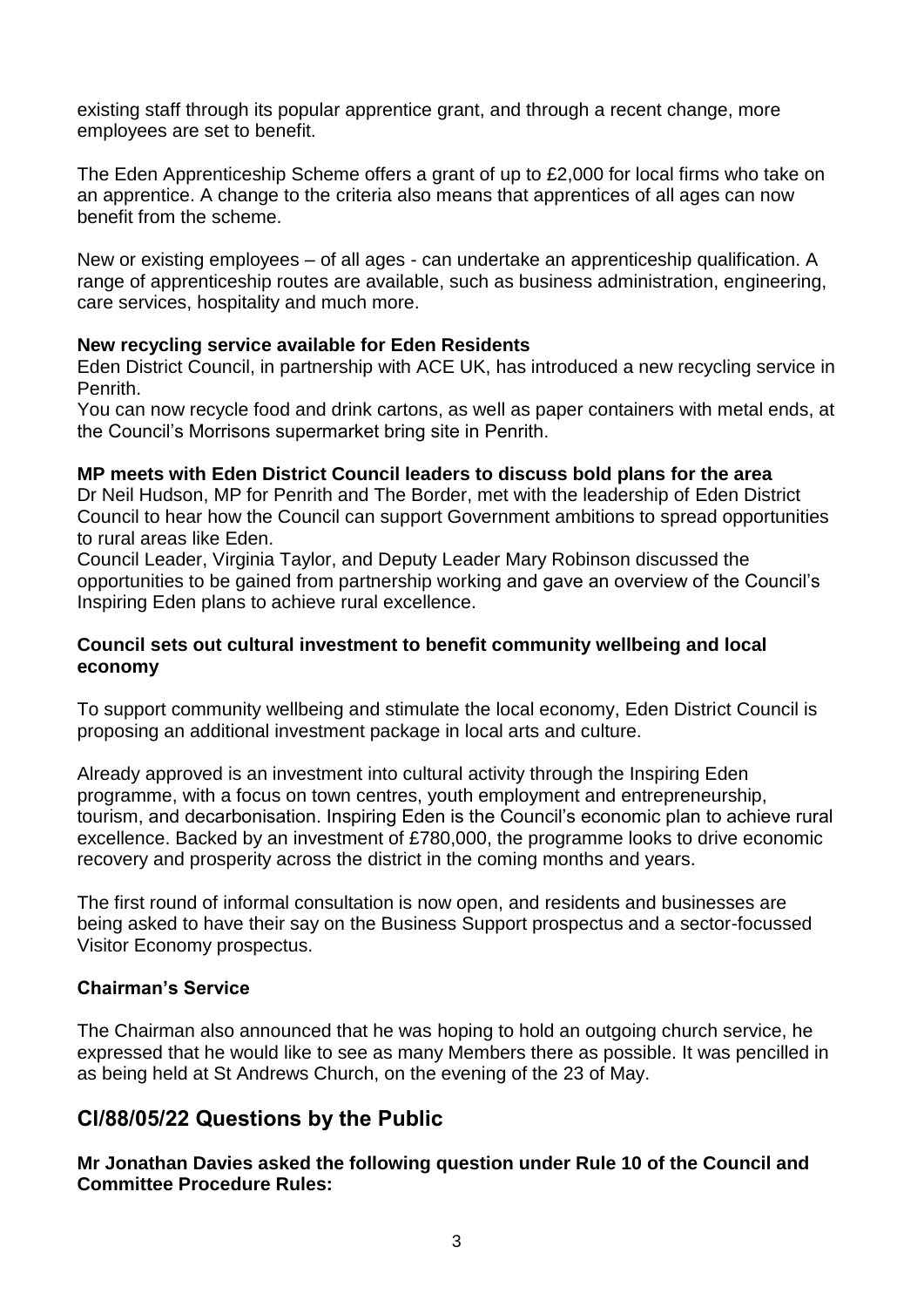Under the Local Government Transparency Code 2015, it is mandatory to publish details of expenditure over £500 something Eden council has done monthly since 2013 up until September 2021 after I had challenged the leader on spending on Water bills for voreda house identified in the monthly reports.

It appears the reports stopped in September 2021 and have not been published since on the spending of the council over £500.

Could the leader please explain why since September 2021 Eden council have failed to publish its monthly financial report of spending over £500 and the Council spending on procurement cards reports since September 2013.

#### **The Leader gave the following response:**

Thank you for bringing this to our attention. This was an error, which occurred when a member of staff left. Records have been corrected and are now up to date.

#### **Mr Davies asked the following supplementary question:**

Could the Leader explain then, there appears to be a number of omissions from the Council's Website because it appears that External Audit of Accounts from 2021 are still not public and have not been published on the Council website.

#### **The Leader indicated that a written response would be given.**

### **Cl/89/05/22 Questions by Members**

#### **Councillor Sawrey-Cookson asked the following question under Rule 12 of the Council and Committee Rules of the Constitution:**

What action will the Council be taking with regard to the appalling and worsening situation in Ukraine:

Is the Council intending to sponsor Ukrainian refugee families?

Could there be a point of contact for people who are willing to host refugees and for Ukrainians looking for a place to live?

#### **The Leader gave the following response:**

Thank you Councillor for your question, it gives us the opportunity to talk about what is going on with EDC and in Cumbria for Ukrainian Refugees

In answer to your first question, the Council is not currently able to sponsor Ukrainian refugee families. In answer to your second question, a point of contact already exists. So I think it will be helpful to outline how the national scheme works and how it is being delivered in our area to explain those answers.

The Homes for Ukraine scheme opened at the 18 March for Ukrainian nationals who were residents in Ukraine prior to 1 January 2022 and their immediate family members. The scheme works by 'sponsors', either individuals or organisations who have spare properties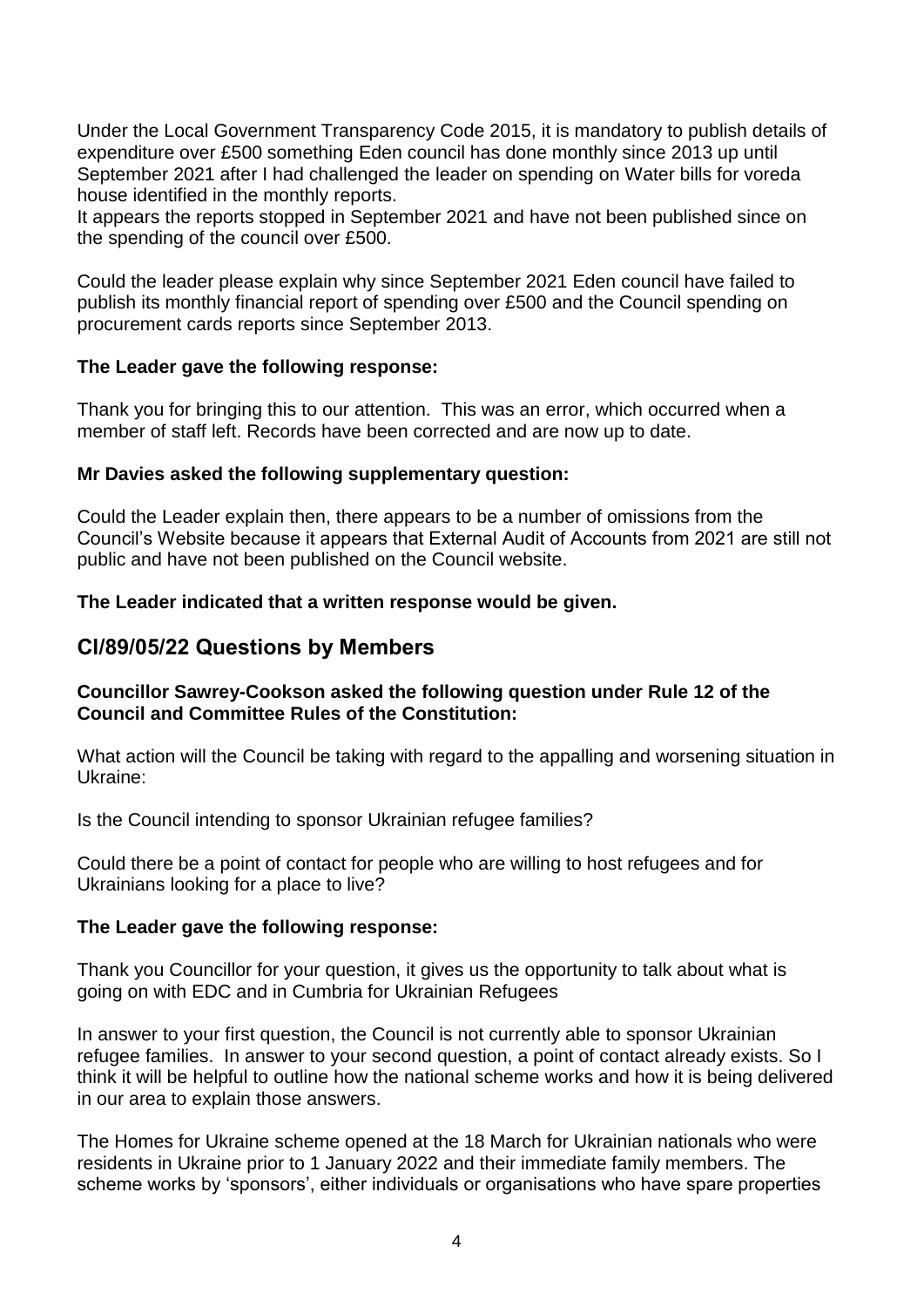or rooms, registering with the Department for Levelling Up, Housing and Communities (which is called DLUHC for short) via their website.

Guests are the Ukrainian people who have also registered with DLUHC as refugees needing to be accommodated. Sponsors and guests then make contact with each other, usually through social media, mutually to agree arrangements. Guests from the Ukraine are required to make visa applications to the Government for approval prior to their arrival. Eden District Council does not own residential properties so we cannot fulfil the role of sponsor, but we are supporting how the scheme is being delivered locally.

The Refugee Resettlement Team in Cumbria County Council act as a lead for the County and coordinate the required response to the matches between sponsor and guests. The Resettlement Team are working with all the District Councils at Strategic, Tactical, and Locality levels apply an approach that has been well tested during the previous refugee crisis.

The roles of the Resettlement Team are:

- To act as the first point of contact with government
- carry out the required DBS and other document checks of sponsors
- carry out pre-arrival checks of the accommodation that sponsors have offered to confirm suitability
- engage with the sponsors so they understand their role and responsibilities
- check in with sponsors and guests shortly after they arrive and regularly thereafter
- carry out further checks on welfare needs, and determine the wider support networks available in the local community, coordinate any necessary referrals to services such as GPs, dentists, adult social care, safeguarding and mental health
- provide interim cash payment for guests, and signpost to DWP regarding working, benefits and pensions
- and to coordinate any education requirements.

The roles of the Distract Councils including Eden are:

- To monitor any Homelessness Service Requests arising from the programme
- administer "thank you" payments to sponsors, and checks to avoid fraud, through our Revenue and Benefits Team.

As of the 26 April, there were 186 sponsors registered in Cumbria, of which 38 where in Eden. 379 family groups with a total of 597 have been matched with sponsors in Eden.

I hope this explains how the system works and the role that we are playing in the process locally.

## **Cl/90/05/22 Motions on Notice**

No motions on notice were received.

## **Cl/91/05/22 Review of the Deputy Chief Executive Salary**

*At the beginning of this item the Deputy Chief Executive left the room. He returned on the item's conclusion.*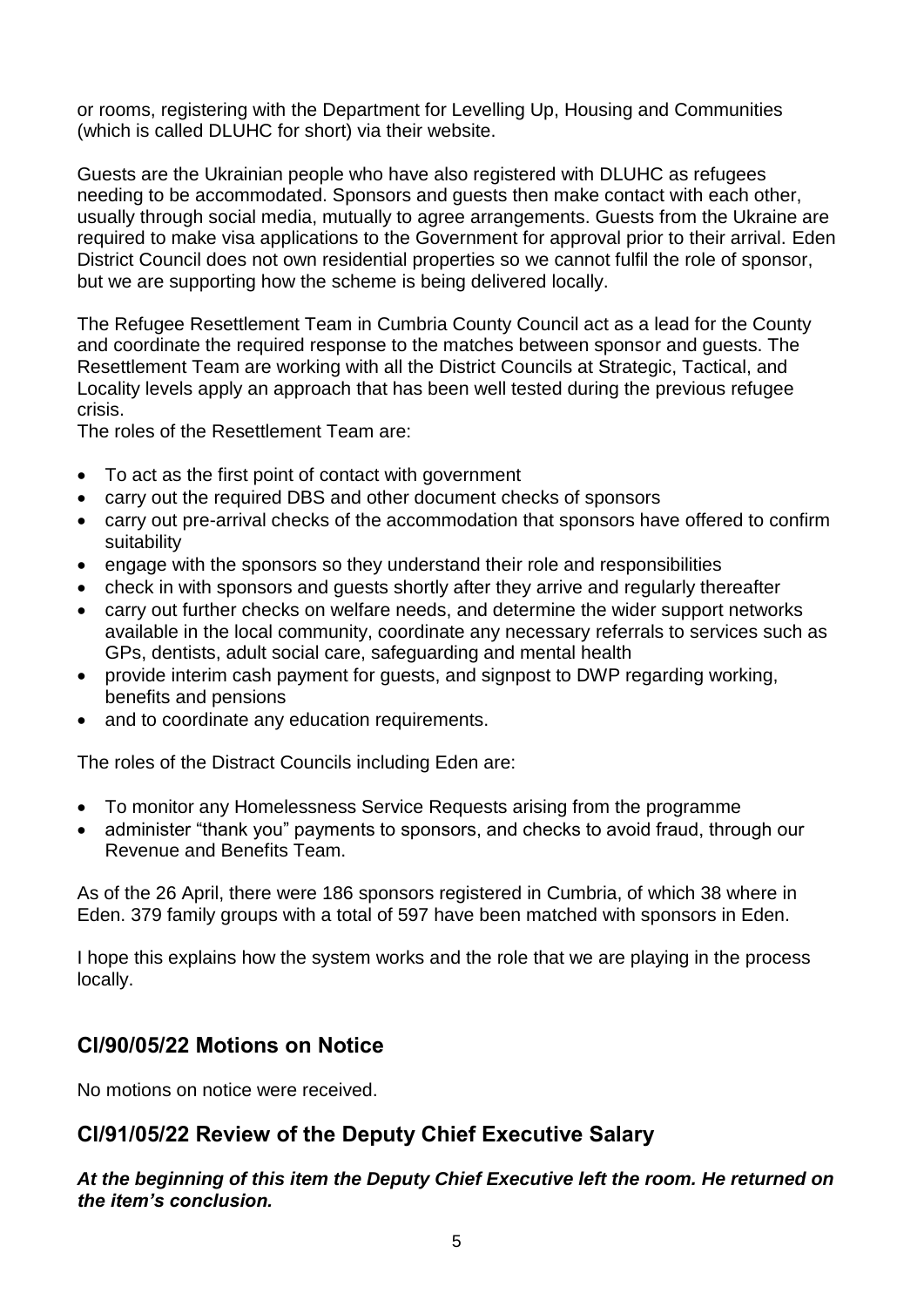Members considered Report No: DoR29/22 of the Chief Executive which sought to consider the recommendation of the sub-committee of the HR and Appeals Committee regarding the review of the salary of the Deputy Chief Executive.

Proposed by Councillor Robinson Seconded by Councillor Greenwood

Members expressed concern about the possibility of revising a salary during a cost of living crisis, and what extra duties the Deputy Chief Executive had taken on to make this revision necessary.

The Deputy Leader highlighted that this paper puts a previous honorariam on a formal footing. The Interim Chief Executive also highlighted that the pay attributed to the role of the Deputy Chief Executive is remaining the same, it is just becomign formalised. He believed the Council still needs the Deputy Chief Executive role, due to LGR and the increased buden this caused.

Members also queried the fact that additional funding is coming from earmarked reserves. They questioned the total of those reserves, who earmarked them and at what point they were earmarked.

The Deputy Leader stated that a written response will be given to this.

#### and **RESOLVED** that:

- 1. The Deputy Chief Executive's salary be permanently revised to £89,463 with effect from 1 January 2022 and the associated back pay be made.
- 2. That the additional funding be met from earmarked reserves.

## **Cl/92/05/22 Allocation of Seats to Committees**

*At the beginning of this item the Deputy Chief Executive re-joined the meeting.* 

Members considered Report No: DoR31/22 of the Assistant Director Legal and Democratic Services in respect of the distribution of seats in accordance with the rules of political proportionality, and to make appointments to the Committees for the remainder of the 2021/2022 municipal year.

The Chairman announced that there was an amendment to Appendix 2 of the report in that Councillor Atkinson be added as a standing deputy on Human Resources and Appeals Committee and Overview and Scrutiny Committee.

Councillor Baker also identified an error in the allocation in that Councillor Burgin should a member on Human Resources and Appeals Committee and not himself.

Proposed by Councillor Connell Seconded by Councillor Eyles

and **RESOLVED** that: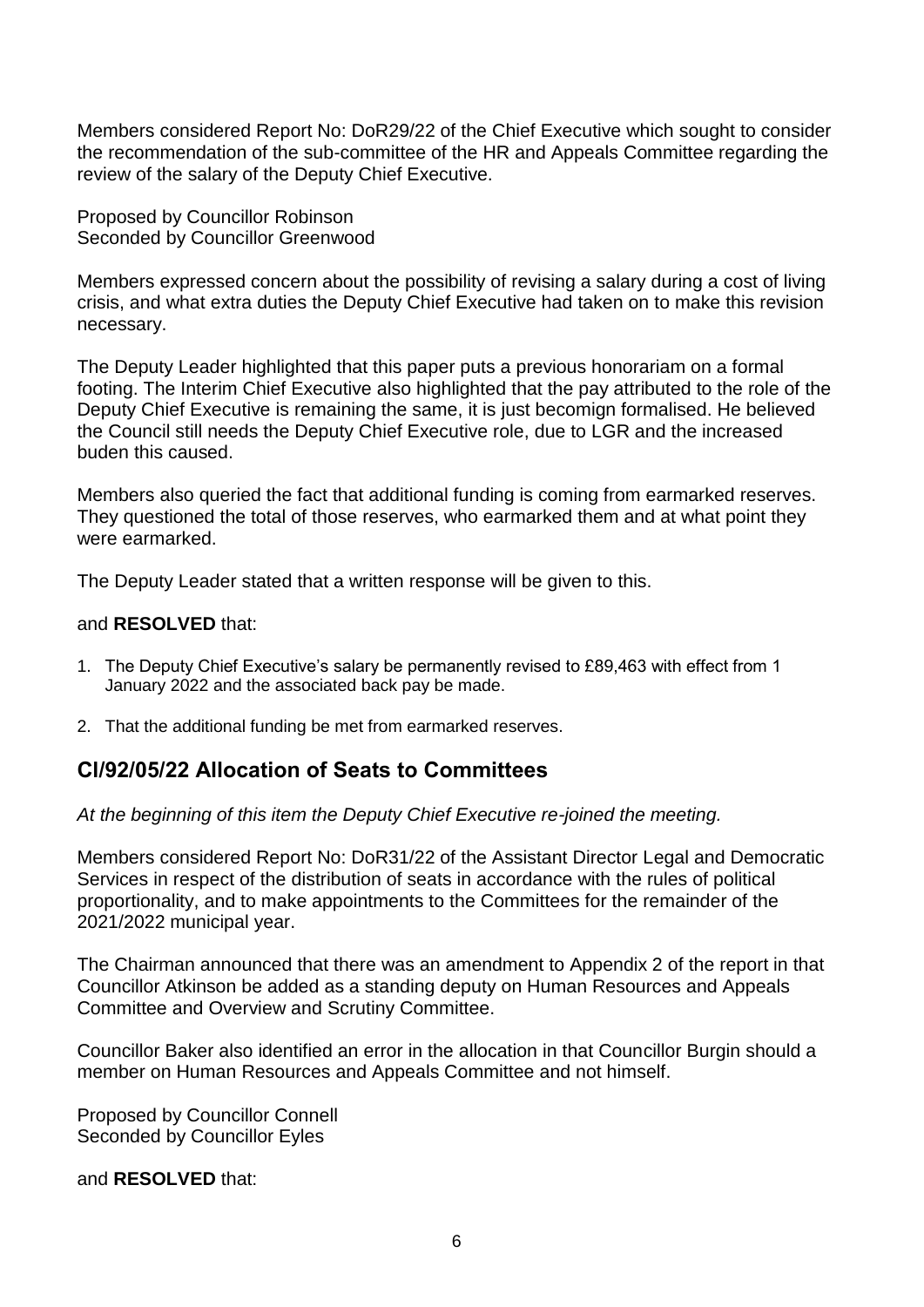1. the proposed allocation of seats as set out in this report be approved;

2. the appointment of Members to Committees as set out in Appendix 2 be approved; and

3. the Green Group and Labour Group adopt a reciprocal arrangement where the nominated Members can act as Standing Deputies.

*The below table reflects the amended position of the Appointment of Members to Committees. Including the amendments mentioned above.* 

## **Appointment of Members to Committees**

## **Accounts and Governance Committee – 9 Members**

| <b>Conservative Group</b>     | R Briggs, J Lynch, D Wicks                                  |
|-------------------------------|-------------------------------------------------------------|
| <b>Green Group</b>            | 0                                                           |
| Independent Alliance          | K Greenwood, W Patterson                                    |
| Independent Group             | S Lancaster                                                 |
| Labour Group                  | $\overline{0}$                                              |
| <b>Liberal Democrat Group</b> | A Connell, M Eyles, N McCall                                |
| <b>Standing Deputies</b>      | A Meadowcroft, A Todd, C Atkinson,<br>D Banks,<br>D Ryland, |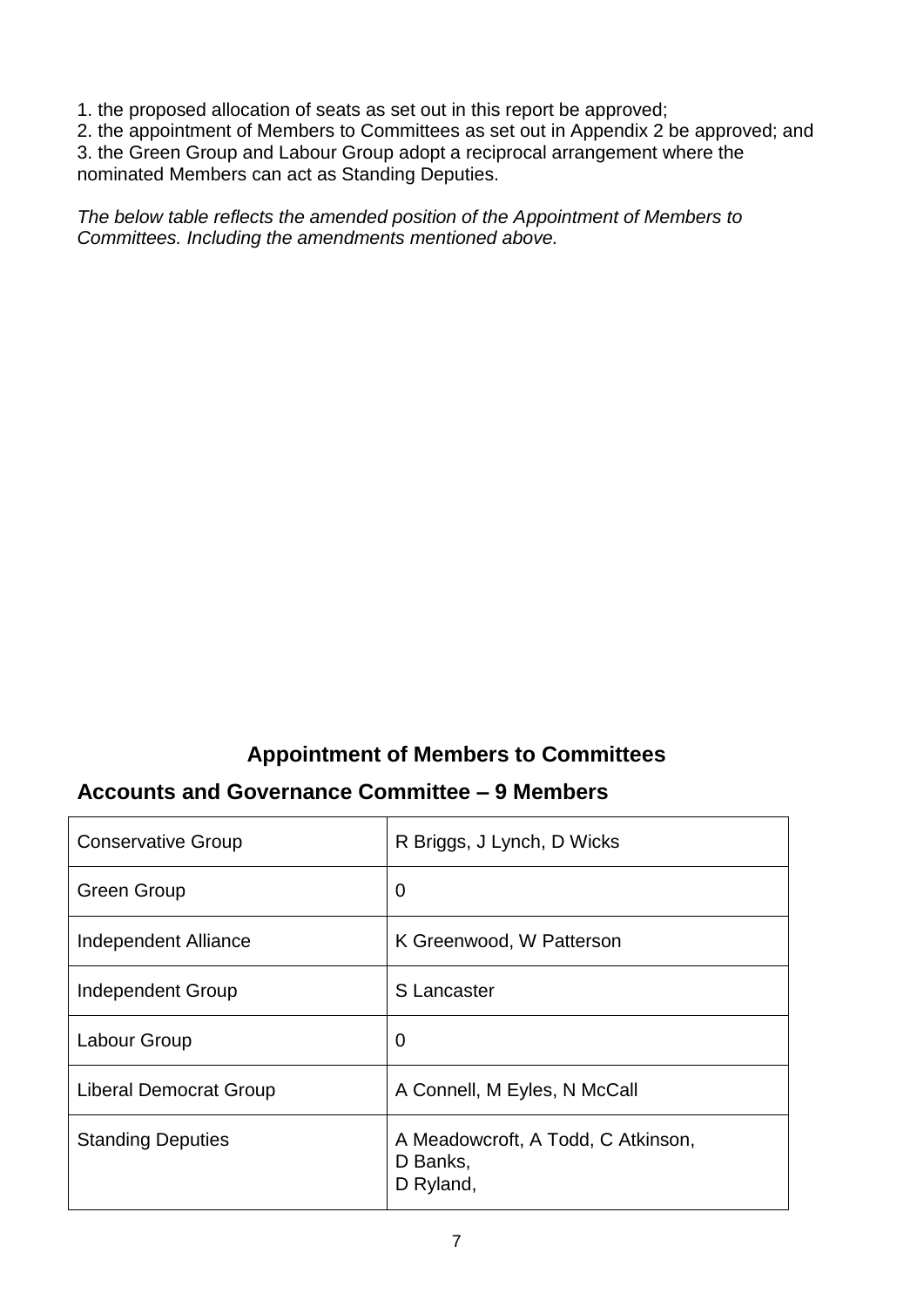|  | P Baker, L Harker, D Smith |
|--|----------------------------|
|--|----------------------------|

# **Overview and Scrutiny Committee – 12 Members**

| <b>Conservative Group</b> | G Nicolson, J Raine, D Wicks, R Briggs                                                                                  |
|---------------------------|-------------------------------------------------------------------------------------------------------------------------|
| <b>Green Group</b>        | D Lawson                                                                                                                |
| Independent Alliance      | D Banks                                                                                                                 |
| Independent Group         | D Ryland                                                                                                                |
| Labour Group              | M Hanley                                                                                                                |
| Liberal Democrat Group    | D Holden, G Simpkins, D Smith, R Burgin                                                                                 |
| <b>Standing Deputies</b>  | P Dew, H Fearon, A Todd, C Atkinson<br>A Ross,<br>W Patterson,<br>S Lancaster,<br>P Baker, M Eyles, N McCall, A Connell |

# **Finance Scrutiny Committee – 9 Members**

| <b>Conservative Group</b>     | P Dew, G Nicolson, D Wicks                                                                              |
|-------------------------------|---------------------------------------------------------------------------------------------------------|
| <b>Green Group</b>            | $\overline{0}$                                                                                          |
| Independent Alliance          | W Patterson                                                                                             |
| Independent Group             | D Ryland, S Lancaster                                                                                   |
| Labour Group                  | $\overline{0}$                                                                                          |
| <b>Liberal Democrat Group</b> | P Baker, N McCall, D Smith                                                                              |
| <b>Standing Deputies</b>      | C Atkinson, R Briggs, A Meadowcroft,<br>D Banks,<br>E Martin, M Clark<br>D Holden, L Harker, G Simpkins |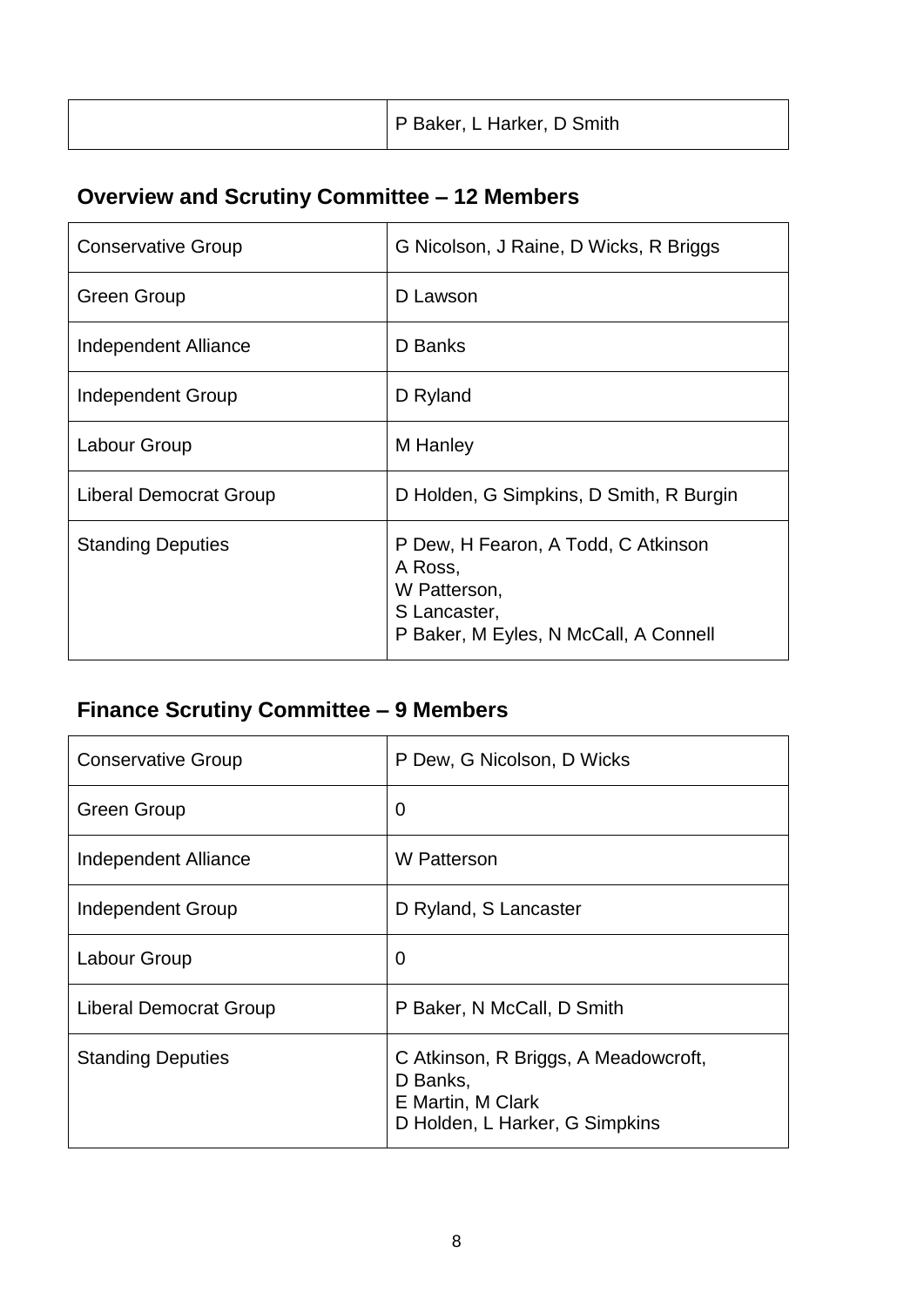## **Human Resources and Appeals Committee - 9 Members**

| <b>Conservative Group</b> | R Briggs, J Raine, A Meadowcroft                                                                             |
|---------------------------|--------------------------------------------------------------------------------------------------------------|
| <b>Green Group</b>        | 0                                                                                                            |
| Independent Alliance      | D Banks, M Robinson                                                                                          |
| Independent Group         | M Clark                                                                                                      |
| Labour Group              | $\overline{0}$                                                                                               |
| Liberal Democrat Group    | R Burgin, G Simpkins, V Taylor                                                                               |
| <b>Standing Deputies</b>  | I Chambers, D Wicks, C Atkinson<br>K Greenwood, W Patterson,<br>D Ryland<br>A Connell, J Derbyshire, M Eyles |

# **Licensing Committee - 10 Members**

| <b>Conservative Group</b> | C Atkinson, A Meadowcroft, J Raine                                                                               |
|---------------------------|------------------------------------------------------------------------------------------------------------------|
| Green Group               | D Lawson                                                                                                         |
| Independent Alliance      | M Tonkin                                                                                                         |
| Independent Group         | H Sawrey-Cookson                                                                                                 |
| Labour Group              | M Hanley                                                                                                         |
| Liberal Democrat Group    | P Baker, L Harker, D Holden                                                                                      |
| <b>Standing Deputies</b>  | I Chambers, J Lynch, D Wicks<br>A Ross,<br>D Banks,<br>L Sharp,<br>S Lancaster,<br>M Eyles, G Simpkins, N McCall |

## **Planning Committee - 11 Members**

| <b>Conservative Group</b> | I Chambers, J Lynch, D Wicks |
|---------------------------|------------------------------|
|                           |                              |